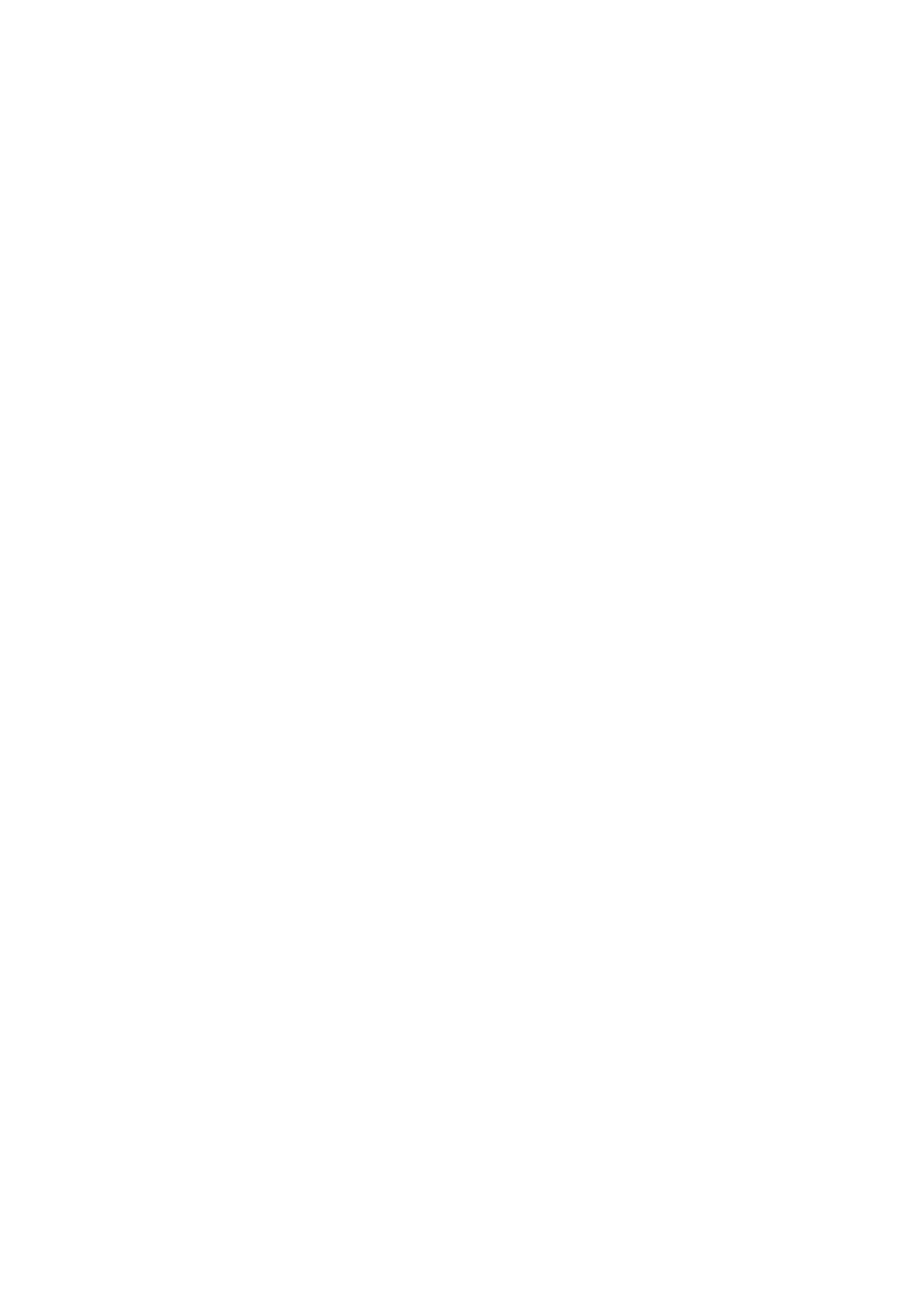## **Giving greater attention to the ocean in the development and implementation of the Post-2020 Global Biodiversity Framework**

**Romain Schumm, Julien Rochette, Aleksandar Rankovic (IDDRI)**

|  | 2. THE OCEAN IN THE POST-2020 GOALS AND TARGETS _________________________________                                                                     |  |
|--|-------------------------------------------------------------------------------------------------------------------------------------------------------|--|
|  |                                                                                                                                                       |  |
|  |                                                                                                                                                       |  |
|  | 3. THE OCEAN IN THE POST-2020 MONITORING FRAMEWORK AND<br><b>INDICATORS Example 20</b>                                                                |  |
|  | <b>4. INCORPORATING THE OCEAN INTO INTERNATIONAL PROCESSES AND</b><br>SECTORAL AND REGIONAL ORGANISATIONS <b>CONSUMING AND REGIONAL ORGANISATIONS</b> |  |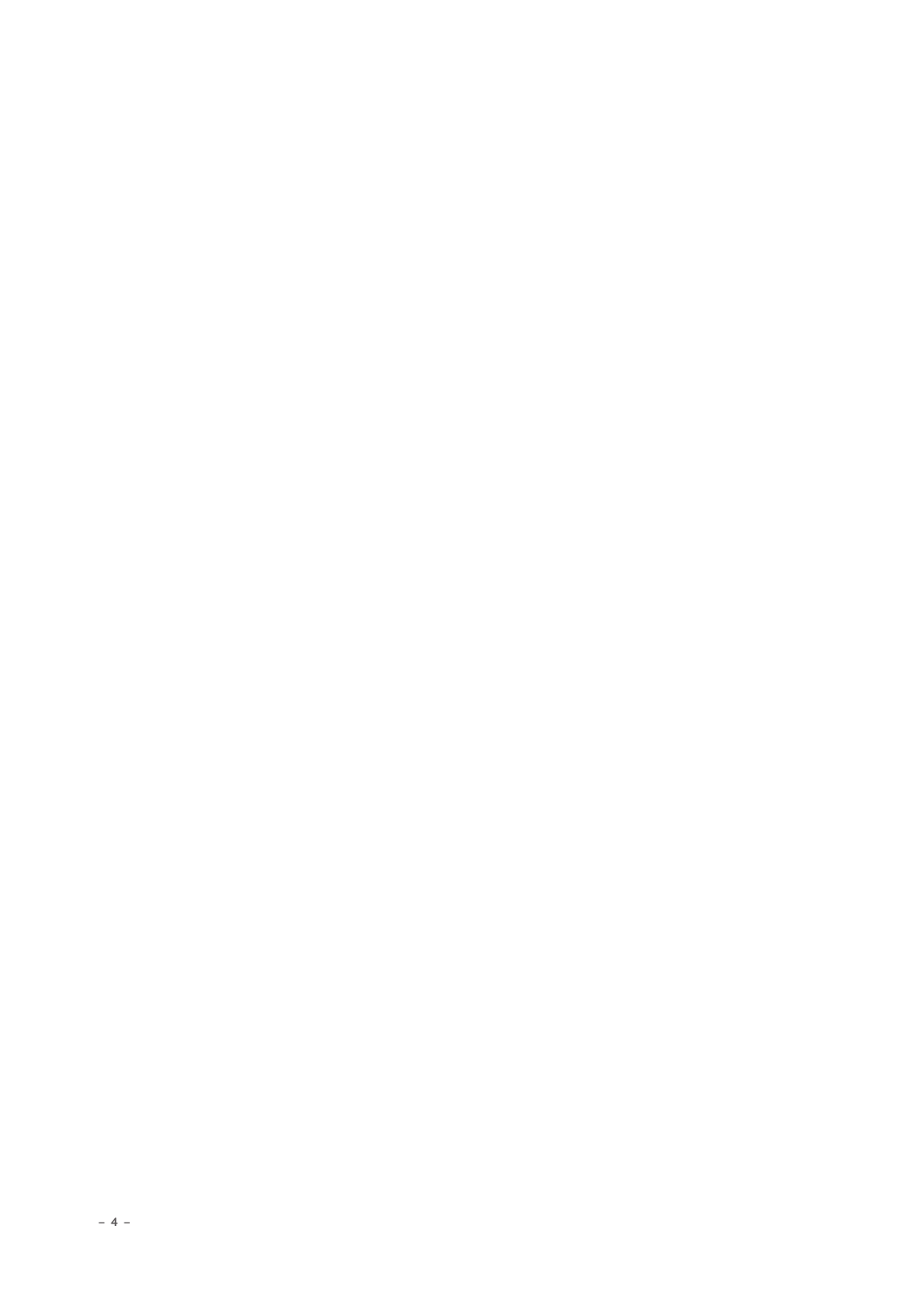#### <span id="page-4-0"></span>1. INTRODUCTION

While the mandate of the CBD covers all life on Earth,<sup>1</sup> ocean-related issues have not yet received the attention that their importance and scope demand within the negotiations on the road to COP15. In October 2019, the Secretariat of the CBD organised a consultation on the inclusion of ocean issues in the draft post-2020 framework, then the Subsidiary Body on Scientific, Technical and Technological Advice (SBSTTA) virtually met in February 2021 to discuss marine and coastal biodiversity issues. Aside from these ad-hoc events and other more informal workshops, few official initiatives have sought to more closely incorporate marine issues into the post-2020 framework.

This *Study* proposes a reading of the zero draft from the perspective of ocean-related issues and identifies three priority proposals for strengthening the treatment of the ocean in the negotiations.

### 2. THE OCEAN IN THE POST-2020 GOALS AND TARGETS

Although some actors are calling for the inclusion of ocean-specific goals and targets,**<sup>2</sup>** the choice has so far been to keep the text as concise as possible in order to ensure its comprehensibility.**<sup>3</sup>** This approach is in line with the mandate of the CBD, which covers all of the Earth's biodiversity, with no distinction between land and marine ecosystems. Although marine ecosystems are not explicitly mentioned, like other ecosystems such as forests, this means they are implicitly included in the provisions of the zero draft. Since the post-2020 framework is intended as a framework for all, it will be used as a reference and mobilised in the various environmental arenas, according to different modalities specific to each process (for example, recognition in decision-making within the COPs of other conventions).

The goals and targets are therefore formulated in a general, comprehensive manner, such that the ocean is included implicitly. The goal (a) for 2050**<sup>4</sup>** is, for example, to increase "*the area, connectivity and integrity of natural ecosystems*", thereby fostering the resilience of "*all species*". Similarly, the intermediate goal (A) for 2030**<sup>5</sup>** concerns the integrity of "*natural systems*" and the number of "*species that are threatened*", with no distinction between land and sea.

Marine issues are nevertheless specifically mentioned in three of the 2030 action targets. Target 1 refers to "*land and sea areas*" and calls for the use of spatial planning to ensure "*land/sea use* 

**<sup>2</sup>** <https://www.cbd.int/doc/strategic-plan/Post2020/postsbi/pew.pdf>

**<sup>3</sup>** See Rankovic, A. *et al.* (2020). A good working basis in the making. How to handle the zero draft of the Post-2020 Global Biodiversity Framework. IDDRI, *Policy Brief* N°01/20

**<sup>4</sup>** (a): "*The area, connectivity and integrity of natural ecosystems increased by at least [X%] supporting healthy and resilient populations of all species while reducing the number of species that are threatened by [X%] and maintaining genetic diversity*".

**<sup>5</sup>** *A.1: "The area, connectivity and integrity of natural systems increased by at least [5%]". A.2 : The number of species that are threatened is reduced by [X%] and the abundance of species has increased on average by [X%].* 

**<sup>1</sup>** The three objectives of the convention are: the conservation of biological diversity, the sustainable use of its components, and the fair and equitable sharing of the benefits arising out of the utilization of genetic resources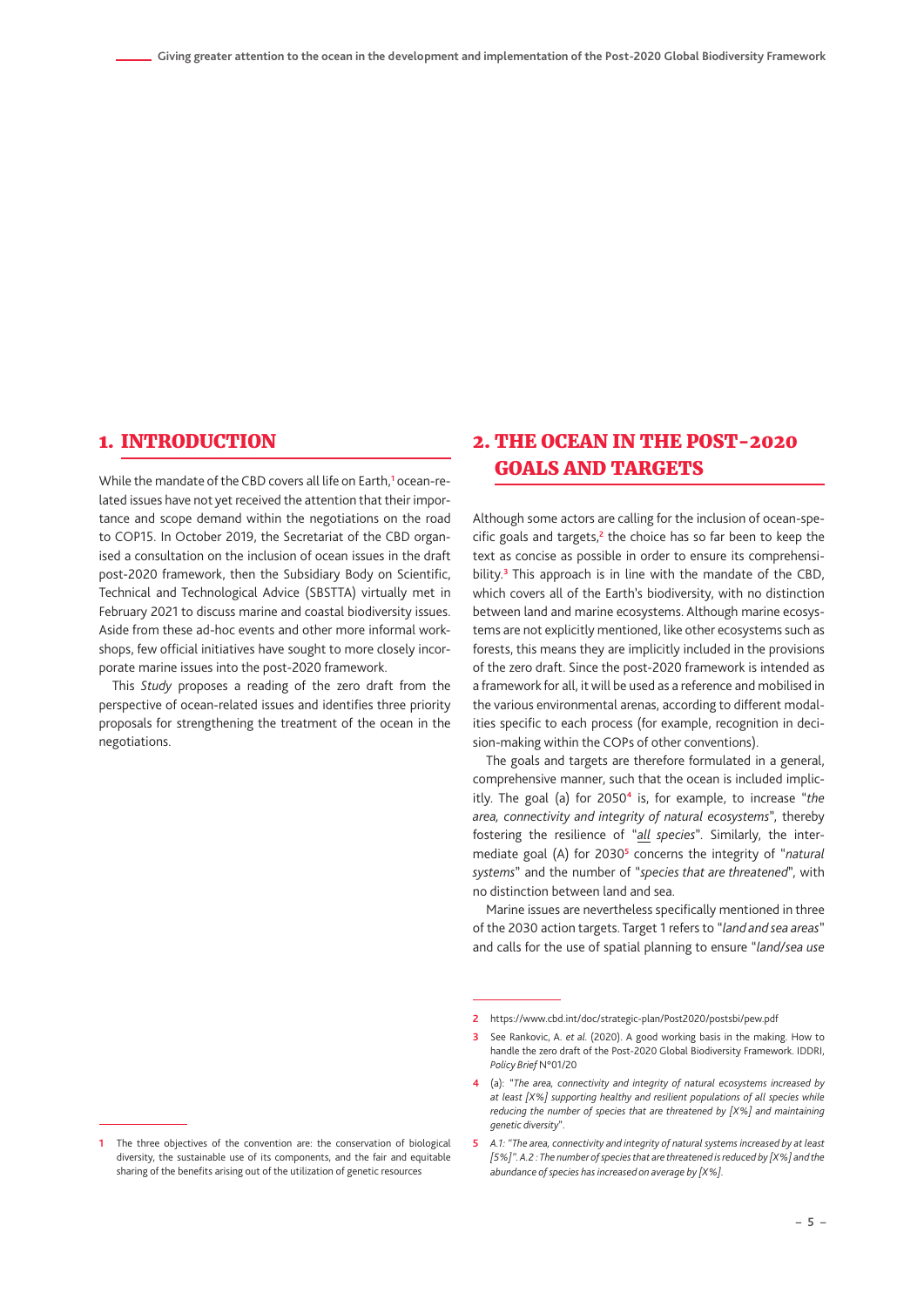<span id="page-5-0"></span>*change*" and to restore "*degraded freshwater, marine and terrestrial natural ecosystems*". Target 2 concerns the protection and conservation, through a protected area (PA) system and other effective area-based conservation measures(OECMs), of at least 30% of the planet by 2030. MPAs will have a key role to play in achieving this target. Finally, Target 6 calls for a reduction in "*pollution from all sources, including […] plastic waste"* and thus aims to tackle one of the major sources of ocean degradation.**<sup>6</sup>**

Concerning the post-2020 goals and targets, we identify two main recommendations for the next part of the process leading up to COP15.

#### **2.1. The need to collectively answer a set of key questions about Target 2**

Target 2 of the zero draft proposes extending conserved areas to cover 30% of the Earth's surface by 2030, in particular through protected areas. In this context, four key questions need to be answered:

- *How will this 30% target be distributed between land and sea?* As currently formulated, Target 2 mentions a percentage (30% in the zero draft) of the planet. However, it remains to be determined whether this will be interpreted as 30% of land and 30% of ocean (and which part of the ocean, see following point), or whether the distribution between land and sea will be left to the discretion of the Parties. It would probably be preferable for the negotiations to set a clear direction at COP15, in order to clarify the ambition of the goals and to facilitate implementation and monitoring. Due to the importance of marine ecosystems, they should be directly targeted by this target. The question will then be how much of the ocean is concerned by this target.
- *What level of protection and management quality standards is required?* Problems linked to "paper parks" still frequently arise all over the world. Such areas are theoretically protected but are not accompanied by any real protection measures, or the protection measures are not applied. Further detail is therefore needed regarding the level of protection and the quality of management in these protected areas. The issue of the degree of protection could be directly addressed by the draft itself which, in its first version, mentioned a goal of 10% of areas under strict protection. The part of the text concerning targets could, for example, specify the level of protection envisaged for these protected areas, referring to international standards.**<sup>7</sup>** The issue of the quality of management in these areas could then be covered by the provisions regarding the transparency mechanism.
- **6** Rochette, J., Schumm, R., Wright, G., Cremers, K. (2020). Combatting marine plastic litter: state of play and perspectives. IDDRI, *Study* N°03/20.
- **7** IUCN's global conservation standards, for example, which can apply to MPAs: https://www.iucn.org/commissions/world-commission-protected-areas/ our-work/marine/marine-protected-areas-global-standards-success

— *How can the designation of marine protected areas(MPAs) be scientifically grounded?* In this respect, Ecologically or Biologically Significant Areas (EBSAs) could be mobilised to identify the areas to be protected. This would could be reinforced following the finalisation of ongoing efforts to update the mechanisms to revise EBSAs and to designate new ones.**<sup>8</sup>** The issue of OECMs is also concerned here. Data on the area and global distribution of marine OECMs**<sup>9</sup>** is currently lacking, as is a global vision of successful experiments**<sup>10</sup>** and the limitations of this approach.

Parties may also wish to clarify the application of the post-2020 framework, and Target 2 in particular, to marine areas beyond national jurisdiction.

#### **2.2. The importance of integrating the major pressures on the ocean**

Although the inclusive approach is necessary and consistent with the mandate of the CBD, it should not overshadow some important issues specifically linked to marine ecosystems. Some targets tend to resonate strongly with land-based activities. The risk is therefore that attention will not be given to the ocean (fisheries and aquaculture production are in this respect particularly concerned by the 2030 objective on food security), or that some sources of pollution will not be considered. For example, although the explicit inclusion of plastic pollution in the zero draft is to be welcomed, care should be taken to ensure that other drivers of marine biodiversity loss are not overlooked (e.g. overfishing, offshore drilling, mining, underwater noise).

Similarly, the risk of the inclusive approach is that it will fail to develop targets, or at least indicators, that are precise enough for some specific and complex marine ecosystems. Examples include the protection of the deep seabed,**<sup>11</sup>** overfishing or ocean noise pollution, which could be mentioned explicitly in the monitoring framework. Some targets could also mention more explicitly ocean-related issues because of their importance. For example, Target 7 on climate change could mention the protection of certain marine ecosystems vulnerable to climate change, such as corals, and refer to ocean-based solutions

**9** *Area-based Conservation Measures*, Biodiversity Science, Policy and Governance Unit - Secretariat of the Convention on Biological Diversity (p 56).

**11** UN Environment (2021). Regional Seas Biodiversity under the post-2020 Global Biodiversity Framework.

**<sup>8</sup>** CBD/SBSTTA/24/6.

**<sup>10</sup>** In Canada, for example, the use of marine OECMs has resulted in a fivefold increase in marine coverage since 2015. Environment and Climate Change Canada (2018), Canada's conserved areas, [https://www.canada.ca/en/](https://www.canada.ca/en/environment-climate-change/services/environmental-indicators/conserved-areas.html) [environment-climate-change/services/environmental-indicators/conserved](https://www.canada.ca/en/environment-climate-change/services/environmental-indicators/conserved-areas.html)[areas.html](https://www.canada.ca/en/environment-climate-change/services/environmental-indicators/conserved-areas.html)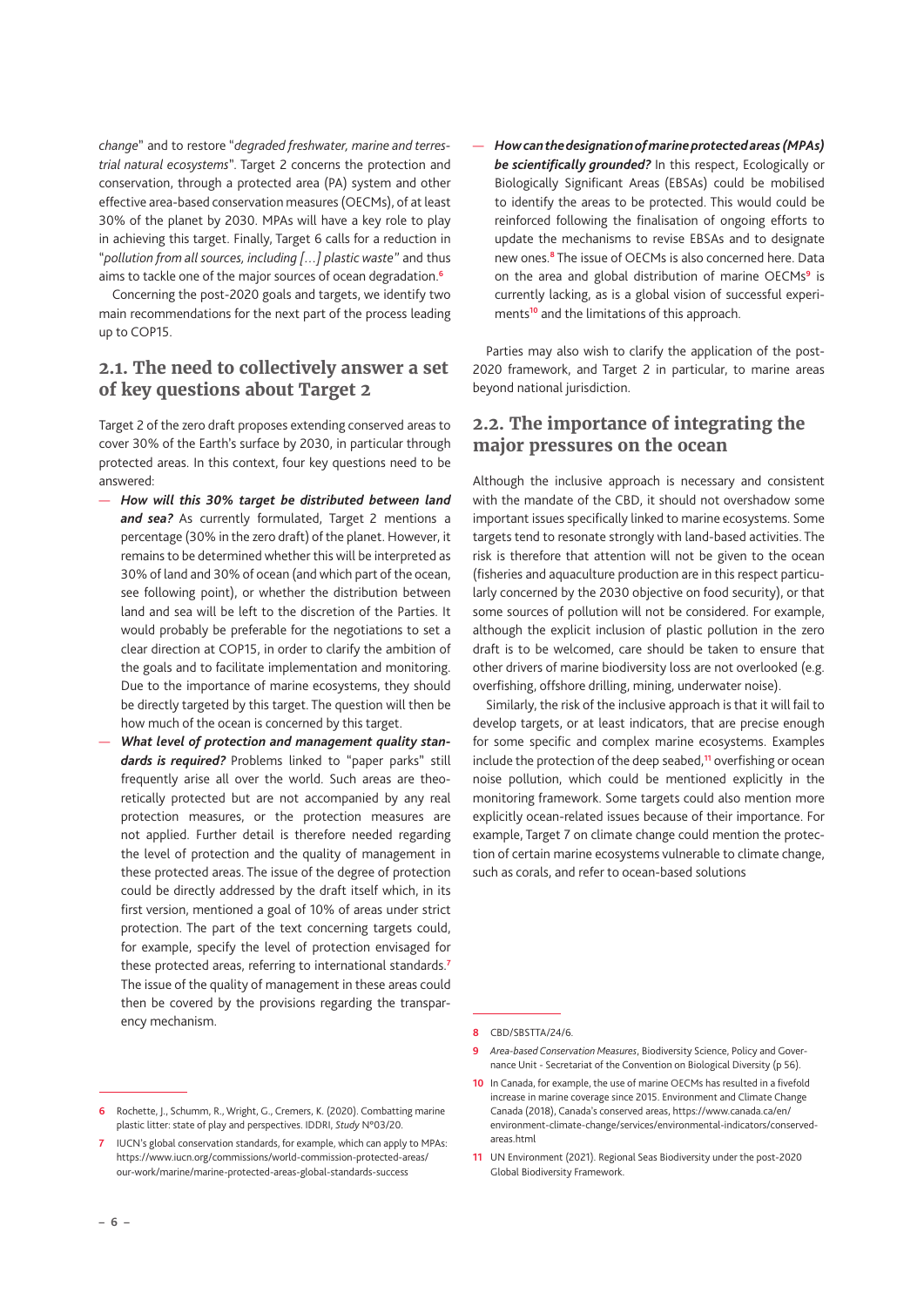### <span id="page-6-0"></span>3. THE OCEAN IN THE POST-2020 MONITORING FRAMEWORK AND INDICATORS

Alongside the goals and targets, greater precision is needed in the monitoring framework and its indicators. This document reveals in detail how marine ecosystems are considered in the zero draft. The ongoing discussions provide for "headline indicators",**<sup>12</sup>** which can then be supplemented by more specific indicators according to the component of the goal (or target) to be assessed. Some indicators focus on assessing the results obtained, while others are more specific about the types of actions to be undertaken. For example, indicator A.0.3 is limited to monitoring the evolution of the red list of threatened species, whereas indicator 1.0.1 concerns the "*percentage of land covered by landscape scale land-use plans for terrestrial, freshwater and marine ecosystems*", thereby giving more detail on the type of actions to be undertaken.

*Addressing the need to increase the "ocean focus" for indicators*. An initial analysis concludes that the indicators envisaged for the post-2020 framework apply to a large extent to marine biodiversity.**<sup>13</sup>** It will be important to ensure that, where possible, the indicators provide for a marine dimension. For example, the elements in the monitoring framework concerning ecosystem services (GA6) must also apply to marine ecosystem services. Likewise, the indicator concerning noise pollution levels must also cover underwater noise. Beyond this general observation, the monitoring framework needs to be further clarified in order to become fully operational.

*Fostering synergies with existing processes on ocean and capitalising on experience*. The monitoring framework for the Global Biodiversity Framework complements other reporting exercises that exist in the context of conventions or multilateral forums concerning the ocean. These include the sustainable development goals (SDG14), regional seas conventions, regional fisheries management organisations, and sectoral tools adopted by the International Maritime Organization (IMO) or the Food and Agriculture Organization of the United Nations(FAO). These different bodies all provide reporting mechanisms and a list of indicators to monitor the state of marine biodiversity. The negotiations should seek synergies between these different processes and the "collect once use many times"**<sup>14</sup>** approach could be adopted to compile all existing data on monitoring of the evolution of marine biodiversity, while not overburdening the actors in charge of reporting.

The issue is the same for relations between the CBD and the other conventions on biodiversity (Ramsar and CITES [Convention on International Trade in Endangered Species of Wild Fauna and Flora] for example), as well as the United Nations Framework Convention on Climate Change (UNFCCC) and the United Nations Convention to Combat Desertification (UNCCD). A range of actors (European Union, JUSCANZ Group [Japan, United States, Canada, Australie, New Zealand], etc.) are increasingly calling for better use of the DaRT tool,**<sup>15</sup>** which is specifically aimed at creating such synergies. Similarly, the SBSTTA recommends that preference should be given to "*indicators that are already being used by some national Governments*" during the adoption of the monitoring framework for the Global Biodiversity Framework.**<sup>16</sup>**

These issues have long been a subject of discussion and various tools and approaches are already available. In addition to the mobilisation of the secretariats of the different conventions, for example, States now need to be far more proactive and resources must be prioritised with a view to ensuring the comprehensive monitoring of the implementation of the different goals on biodiversity.

*Assessing regional differences in capacities in order to prioritise capacity building efforts*. There are disparities between the different regions of the world, and between States, in terms of their capacity to report under the monitoring framework. Some marine regions are currently better equipped to undertake this reporting (North East Atlantic, through the OSPAR Convention, for example). For other regions, this data collection and analysis will require technical and financial capacity building. Collaborative efforts between regions and between States within the same region could be helpful, to ensure that all of the parties to the CBD are able to take ownership of these indicators and to provide information on the evolution of marine biodiversity in their jurisdiction, and to maximise synergies in capacity building as well as ownership of the global objectives.

**<sup>12</sup>** CBD/SBSTTA/24/3Add.1.

**<sup>13</sup>** UN Environment (2021). Regional Seas Biodiversity under the post-2020 Global Biodiversity Framework.

**<sup>14</sup>** *2020 Ocean Pathways – Monitoring and Indicators* (*p70),* Chris McOwen, Helen Klimmek and Lauren Weatherdon, UN Environment Programme World Conservation Monitoring Centre.

**<sup>15</sup>** The Data Reporting Tool for MEAs (DaRT), developed by the United Nations Environment Programme (UNEP), aims to "*effectively use synergies in the field of knowledge and information management for national reporting to biodiversity-related conventions*". See https://dart.informea.org/.

**<sup>16</sup>** CBD/SBSTTA/24/3 add1.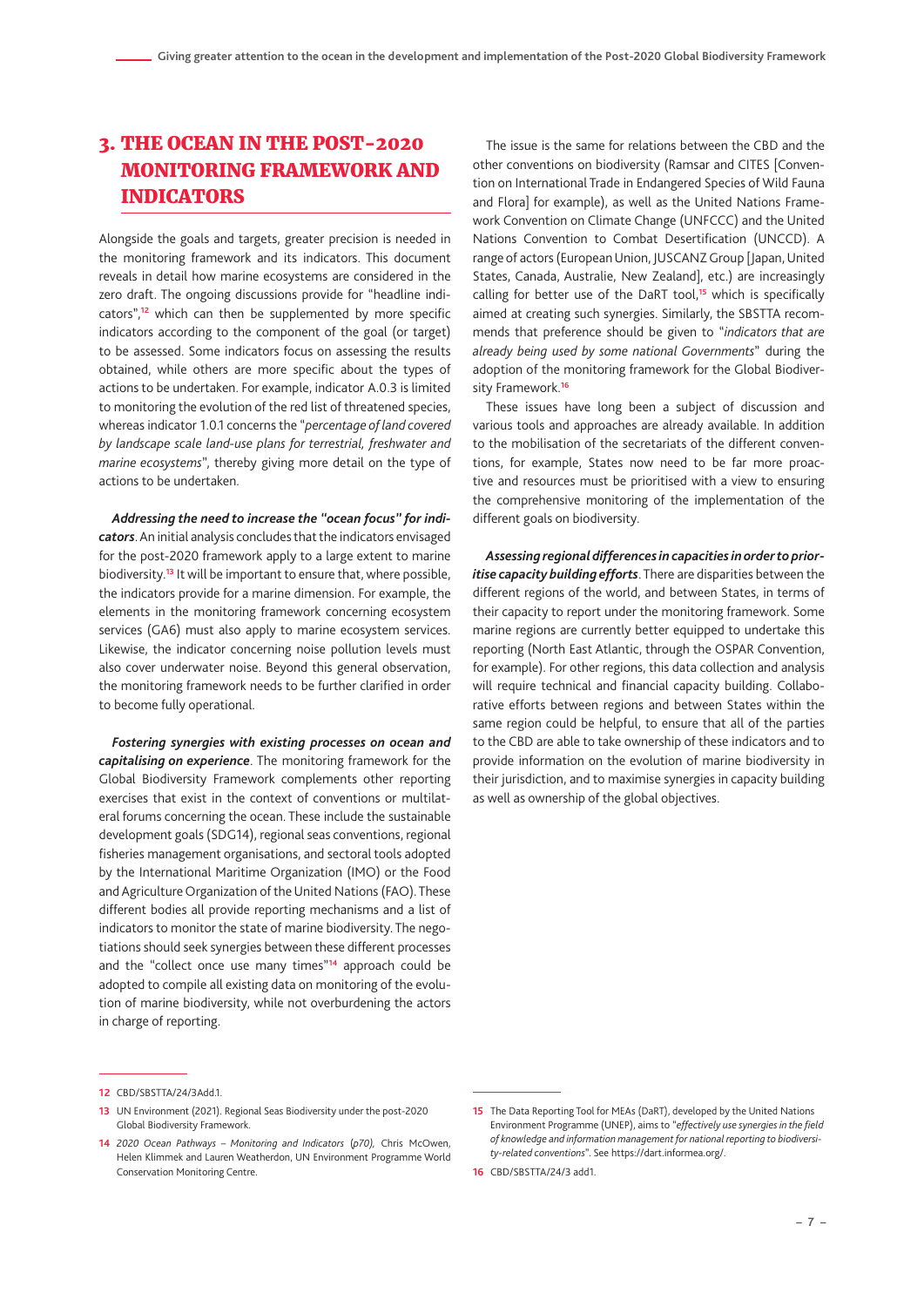### <span id="page-7-0"></span>4. INCORPORATING THE OCEAN INTO INTERNATIONAL PROCESSES AND SECTORAL AND REGIONAL ORGANISATIONS

The success of the post-2020 framework will largely depend on the capacity of the different multilateral institutions to work together. Where marine biodiversity is concerned, there are several institutions that could be better integrated into the development and implementation of the framework. The Bern 1 (2019) and Bern 2 (2021) workshops**<sup>17</sup>** were important steps in mobilising the other international conventions and institutions; the ocean-related issues that could be further developed will need to be identified based on these efforts.

*Mentioning the other ocean conventions in section G of the post-2020 framework.* Section G of the post-2020 framework concerns enabling conditions and could explicitly mention the synergies to be created with other multilateral processes on ocean. The COP15 decision that will adopt the post-2020 framework could also contain process objectives to establish the milestones for joint work.

*Clarifying the potential role of the regional seas conventions in implementation.*, The role of the regional seas conventions will also need to be clarified, again in section G of the zero draft, which could provide for a specific mechanism giving them a role in monitoring and implementation. The regional level is a key element in ensuring the effective implementation of the post-2020 framework. Marine ecosystems and resources do not recognise state boundaries. Similarly, the threats to marine biodiversity are often transboundary (effects of dumping of oil at sea, for example). Moreover, the regional seas conventions have an explicit mandate for the conservation of marine biodiversity. They can therefore be an effective tool to mobilise States and to coordinate their actions with a view to achieving the goals and targets of the post-2020 framework. These conventions also have the capacity to adapt the targets and indicators of the post-2020 framework according to the specificities of the ecosystems in the regions concerned. They can thus conduct rigorous monitoring and assessment of the implementation of the framework and bridge the gap between the objectives of the CBD and the national level.**<sup>18</sup>**

*Integration and coordination at the national level.* The parties to the CBD are the main actors responsible for implementing the framework. In addition to these multilateral institutions, special attention must therefore be given to the national level:

- To facilitate exchanges between the different levels of implementation (global, regional and national), States should ensure better coordination between the focal points of the CBD and those of the marine organisations (regional seas conventions, regional fisheries organisations, etc.).
- Finally, mechanisms should also be put in place to better involve the economic sectors concerned (fishing, mining, maritime transport) in the development and implementation of the framework. For example, national reports on transparency mechanisms could include elements concerning sectoral issues.**<sup>19</sup>** In turn, such an approach would help to make these sectors more accountable for their own (in)action.**<sup>20</sup>** More generally, these mechanisms would contribute, in the field, to redirecting development models (the blue economy, for example), in line with the environmental goals of the CBD.

These different national level issues could be addressed in section G of the zero draft, but will also need to be further developed within the National Biodiversity Strategies and Action Plans (NBSAPs). Through these national documents, each Parties to the CBD would thus report on how the ocean-related issues of the post-2020 framework inform national processes, and how the economic sectors are involved in implementing the post-2020 framework at the national level.

The implementation of the framework in its ocean-related dimensions will require harmonisation of the environmental actions of the Parties to the CBD and integration of the CBD objectives into all competent ministries. It should be noted that this issue was already mentioned in the CBD text of 1992, which in its article 6(b) calls on Parties to "*integrate, as far as possible and as appropriate, the conservation and sustainable use of biological diversity into relevant sectoral or cross-sectoral plans, programmes and policies*". In the absence of such implementation efforts, the framework risks being ineffective. In China for example, marine issues fall under the jurisdiction of both the Ministry of the Environment and the State Oceanic Administration (SOA). These two authorities will need to adopt a common understanding of the goals of the post-2020 framework and to harmonise their efforts to protect marine biodiversity. France recently created a Ministry of the Sea, which will in turn need to coordinate with the many other ministries that have a mandate for marine issues at national level (e.g. the Ministries of Ecology, Foreign Affairs, and Industry) in order to ensure the joint implementation of the post-2020 framework.

**<sup>17</sup>** <https://www.cbd.int/conferences/post2020/brc-ws>

**<sup>18</sup>** For more details on the role the regional seas conventions can play in the implementation of the post-2020 framework, see: UN Environment (2021). Regional Seas Biodiversity under the post-2020 Global Biodiversity Framework.

**<sup>19</sup>** See Rankovic, A., Landry, J. (2021). A responsibility and transparency mechanism for biodiversity: assessing operational options. Towards Post-2020 #25, Post 2020 — EU Support Project, Expertise France.

**<sup>20</sup>** Billé, R. *et al.* (2010). Global biodiversity targets: Vain wishes or significant opportunities for biodiversity governance? In Billé *et al.* (2010). *Global Governance of Biodiversity: New Perspectives on a Shared Challenge.* Health and Environment Reports, n° 6, December 2010, IFRI.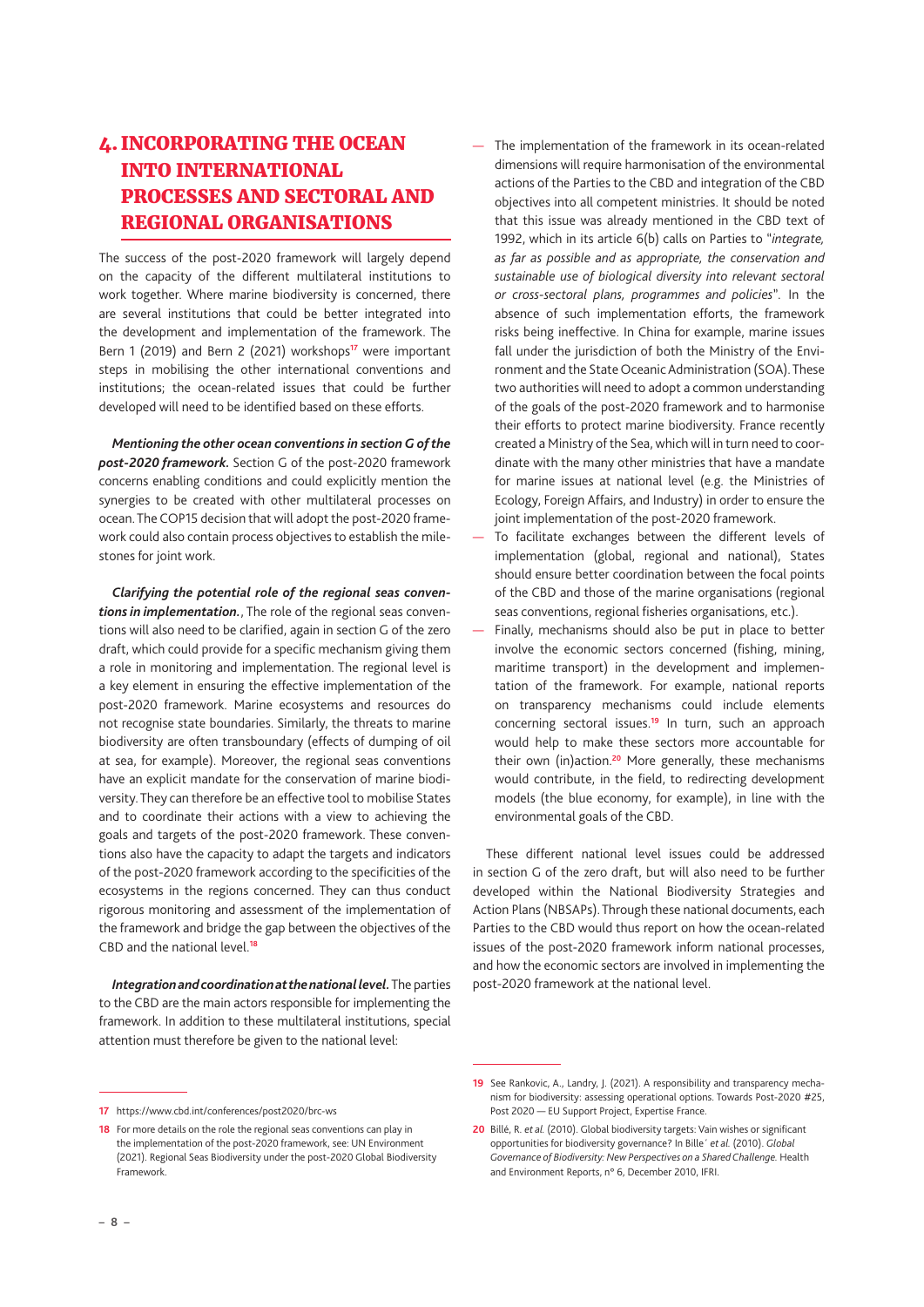Giving greater attention to the ocean in the development and implementation of the Post-2020 Global Biodiversity Framework